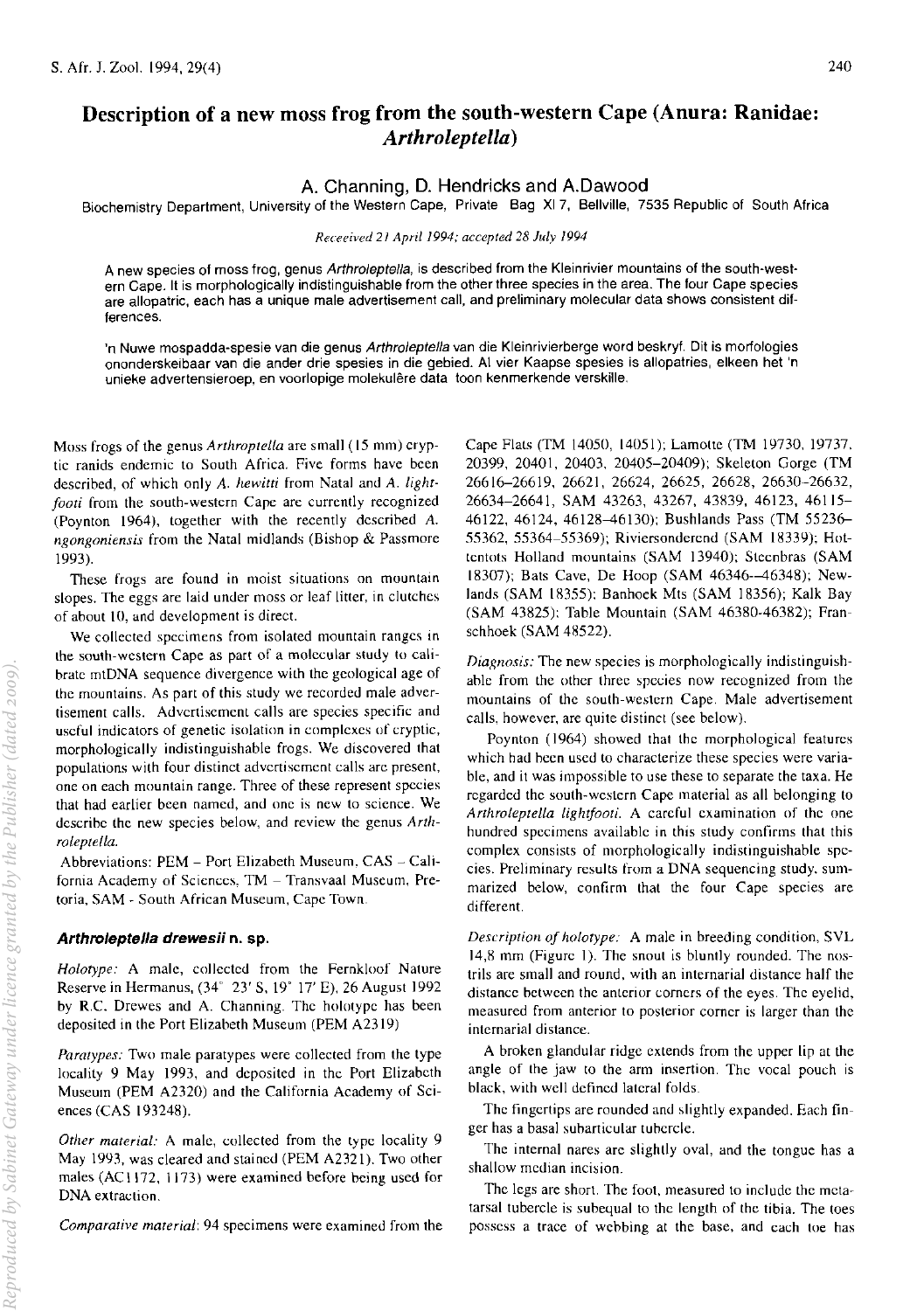

**Figure 1 Holotype of** *Arthroleptella drewesii.* 

**rounded subanicular tubercles. The inner metatarsal tubercle**  protrudes distinctly, while the outer metatarsal tubercle is a small ridge. Toe tips are slightly expanded and rounded.

The posterior faces of the thighs are joined by a swollen **glandular area. A minute white flattened tubercle is present at the proximal end of each tarsus.** 

**The eyelids are warty, and lhere is a row of black warts running backwards from each eye to the sacral region. From the sacral region an irregular series of warts occurs to the vent. The dorsal warts are black against a brown background. Arms**  and legs are darkly marked with brown blotches on a pale background. The pigmentation covers most of the paler back**ground. but is lighter in pans.** 

The ventral surface is darkly marked against a pale background, which is nearly obscured . The soles of the hands and **feel are similarly marked. Very small white tubercles are present on the anterior region of the vocal pouch, extending** 

**Table 1** Measurements of the holotype and paratypes of Arthro/eptella drewesii

|             | <b>PEM A2319</b> | <b>PEM A2320</b> | CAS 193248 |
|-------------|------------------|------------------|------------|
| <b>SVL</b>  | 14,8             | 15,0             | 14,0       |
| Internarial | 1,3              | 1,4              | 1,5        |
| Inter-eye   | 2,6              | 3,0              | 3,0        |
| Eyelid      | 1,8              | 2,2              | 2,1        |
| Foot        | 6,8              | 6,1              | 7,1        |
| Tibia       | 6,5              | 6,6              | 6,5        |

backwards to below the angle of the jaw.

The cleared and stained specimen (PEM A2321) was indistinguishable from a cleared specimen of *Arlhroleplella villiersi.* Poynton (1964) discussed the variation in shoulder girdle morphology which invalidated its use as a taxonomic **character. The cleared specimen of A.** *drewesii* **confirms that skeletal morphology offers no characters to separate species**  in this group.

Measurements of the holotype and paralypes are listed in Table I.

**COIOlif** *in* **life. The dorsum is a uniform dark brown with paler**  legs. A black mask extends from the nostrils, through the can**thal area to the arm inserrion. The ventral surface is black, but**  paler on the lower belly.

*Advertisement call:* All recordings were made in the fteld **using a Sony TeD 5M recorder and a directional microphone.**  Air temperatures varied from 17 to 21°C. Males call from **beneath moss and overhanging vegetation on wet slopes. The call consists of 5-10 notes in 70 ms, more or less evenly spaced, witb a longer interval between the final two notes.**  Some notes may be double (Figure 2). The notes are loosely **grouped, with the following arrangements in our sample**  (double notes in parentheses):  $1,4,1$ ;  $1,3,1$ ;  $1,(1),4,1$ ;  $(1),1$ ,  $2,5,1$ ; and  $2,(2),2,(1),2$ . The mean emphasized frequency is 4,0 kHz *(n=6,* range 3,9-4,0) with a mean duration of 0,69 s  $(n=6, \text{ range } 0.59 - 0.77)$ .

*Distribution:* **A.** *drewesii* **is known only from the stopes of the** 



Figure 2 Sonagrams of typical advertisement calls of the four Cape species of Arthroleptella. A -A. lightfooti, B - A. villiersi, C - A.  $b$ *icolor*, D - A. drewesii.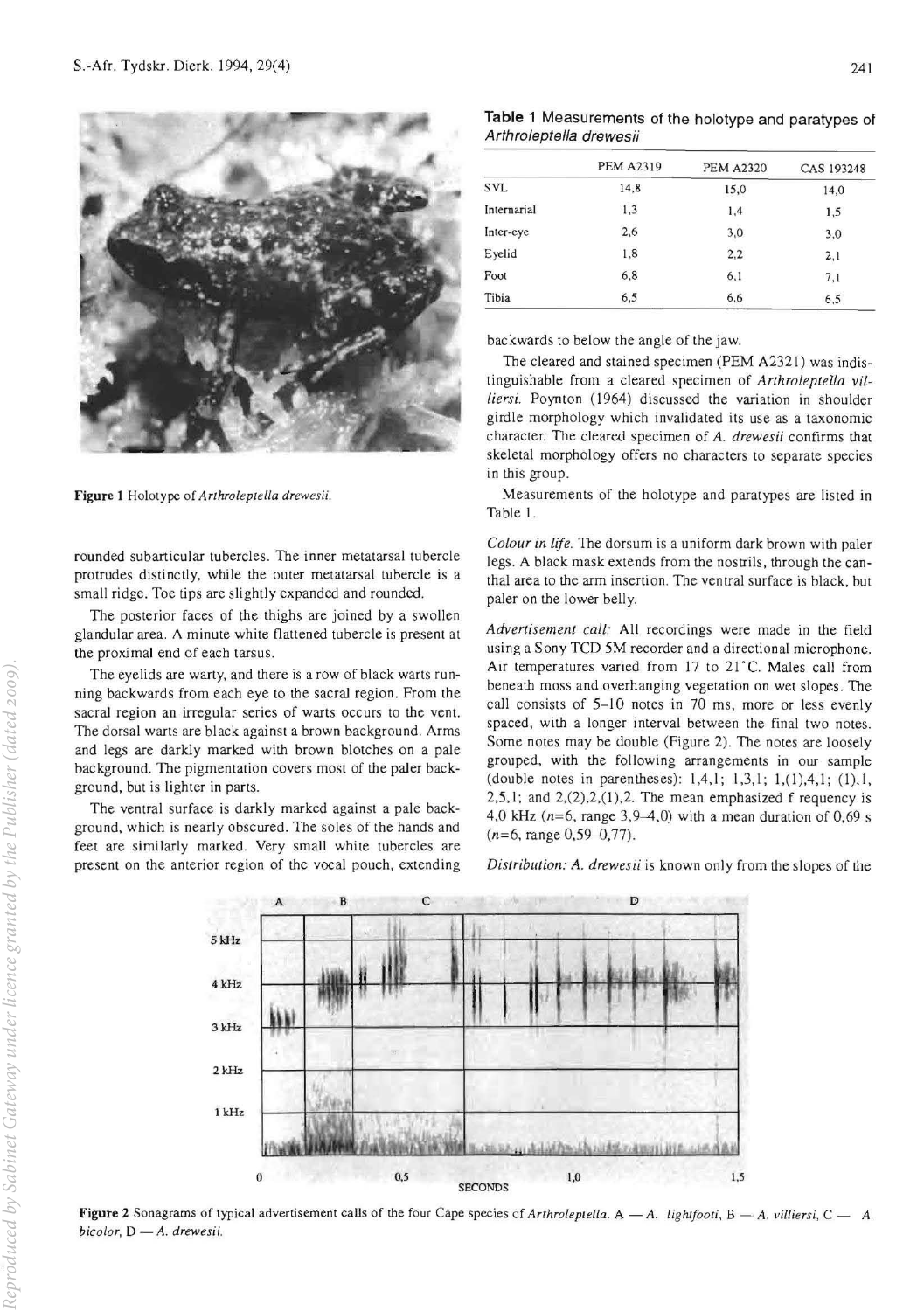

Figure 3 Map of part of the south-western Cape, South Africa, to show the distribution of *Arrhroleprella drewesii,* A *\'illjersi,* and A bicolor. A. drewesii is found on the Kleinrivier mountains near Hermanus. A. villiersi is known from the range which includes the Palmiet and Hottentots-Holland mountains. A. bicolor is known from Bainskloof, through the Du Toits mountains, and on to the Riviersonderend mountains. Key: Towns are indicated by solid squares.  $P -$  Paarl, V Villiersdorp, G Greyton, C - Caledon, K Kleinmond,  $H = Hermanus$ ,  $S =$  Stanford. The outlines of the mountains are based on the 1:250 000 topographical map, sheet 3319 Worcester. Abbreviations of mountains DT - DU Toits, WH - Wemmershoek, RSE Riviersonderend. HH - Hottentots-Holland, FH - Franschhoek, GL- Groenland, HK - Houwhoek, PM - Palmiet, BT - Babilonstoring, KR - Kleinrivier, AK Akkedis.

low Kleinrivier mountains at Hermanus (Figure 3). Further fieldwork may extend its range.

*Etymology:* 1he species is named [or R. C. Drewes, who cocollected the holotype.

# Advertisement calls and distribution of the species of Arthro/eptella

Although it is not possible to separate the Cape species morphologically, the male advertisment calls arc distinct. Presently each species is known from different mountain ranges. Further collecting of recordings is necessary to establish the ranges of these species. The following summary compares the calls of all six species presently recognized in southern Africa.

#### Arthroleptella bicolor

Calls were recorded on the Bainskloof Pass, and the Riviersonderend mountains, The call consists of an irregular series of clicks, which run together into a chirping call (Figure 2C), The following groupings of notes were found in our sample: 1,1,3,1; 1,1,4,1, and 1,1,5,1. The mean duration of each call is 0,31 s ( $n = 5$ , range 0,30–0,37), with 6 to 8 notes or clicks. In the typical call illustrated, there is an initial pair of notes, followed after a short interval by a burst of 4 or 5 notes. and concluded after another interval by a single note. 'lhe mean dominant energy is 4,3 kHz ( $n = 5$ , range 4,2-4,3). The distribution of this species is restricted to the mountains east of Wellington. the Du Toits. and the Riviersonderend mountains.

#### Arthroleptella drewesii

The call consists of a series of more or less evenly spaced clicks. Five to ten single or double clicks are produced in 0,7 s. The dominant energy in the call is between 3,9 and 4,0  $kHz$  (Figure 2D). Males call from ledges on moss covered slopes. often concealed under vegetation. Males call in large numbers day and night during the rainy season from June through September. This species is only known from the Fernkloof Nature Reserve in Hermanus. and adjacent wet areas on the Kleinrivier mountains above 200 m.

#### Arthroleptella ngongoniensis

Males call day and night. on misty days. from concealed positions at the base of vegetation. 1he trilled cricket-like call has 10 pulses, is 55 ms long, and has a 5,5 kHz midpoint frequency (Bishop & Passmore 1993). The call is repeated three or four times with an interval of I s between calls. A sonagram is illustrated in Bishop & Passmore (1993). This rare frog is only known only from the Ixopo area of Natal, South Africa.

#### Arthroleptella hewitti

Males call from moss near water along streams. The call is a single short, high pitched note. Each note is 0,03 s long at a dominant frequency of 2,2 to 2.7 kHz. Sometimes males only produce one note after long intervals. while during a chorus, calls are produced rapidly, up to  $6 s<sup>-1</sup>$ . A sonagram is illustrated in Passmore & Carruthers (1979). *A. hewitti* is known from the lower escarpment slopes of Natal.

### Arthroleptella lightfooti

Calls were recorded from the plateau of Table Mountain. Males call from the base of vegetation, or from nests below moss. The call is a high pitched chirp (Figure 2A), consisting of a mean of 3,5 pulses  $(n = 17, \text{ range } 3-4)$  with a mean emphasized frequency of 3,3 kHz ( $n = 1$  7, range 3,1-3,4). The mean duration of the call is 0,09 s ( $n = 17$ , range 0,08-0,11). This species is known only from Table mountain and other slopes on the Cape peninsula.

#### Arthroptella villiersi

Males call from concealed positions under moss and other vegetation in damp spots, The call is a brief. high pitched ticking (Figure 2B) consisting of a mean of 4,1 pulses ( $n =$ lSI, range 3-5) with a mean emphasized frequency of 3,9